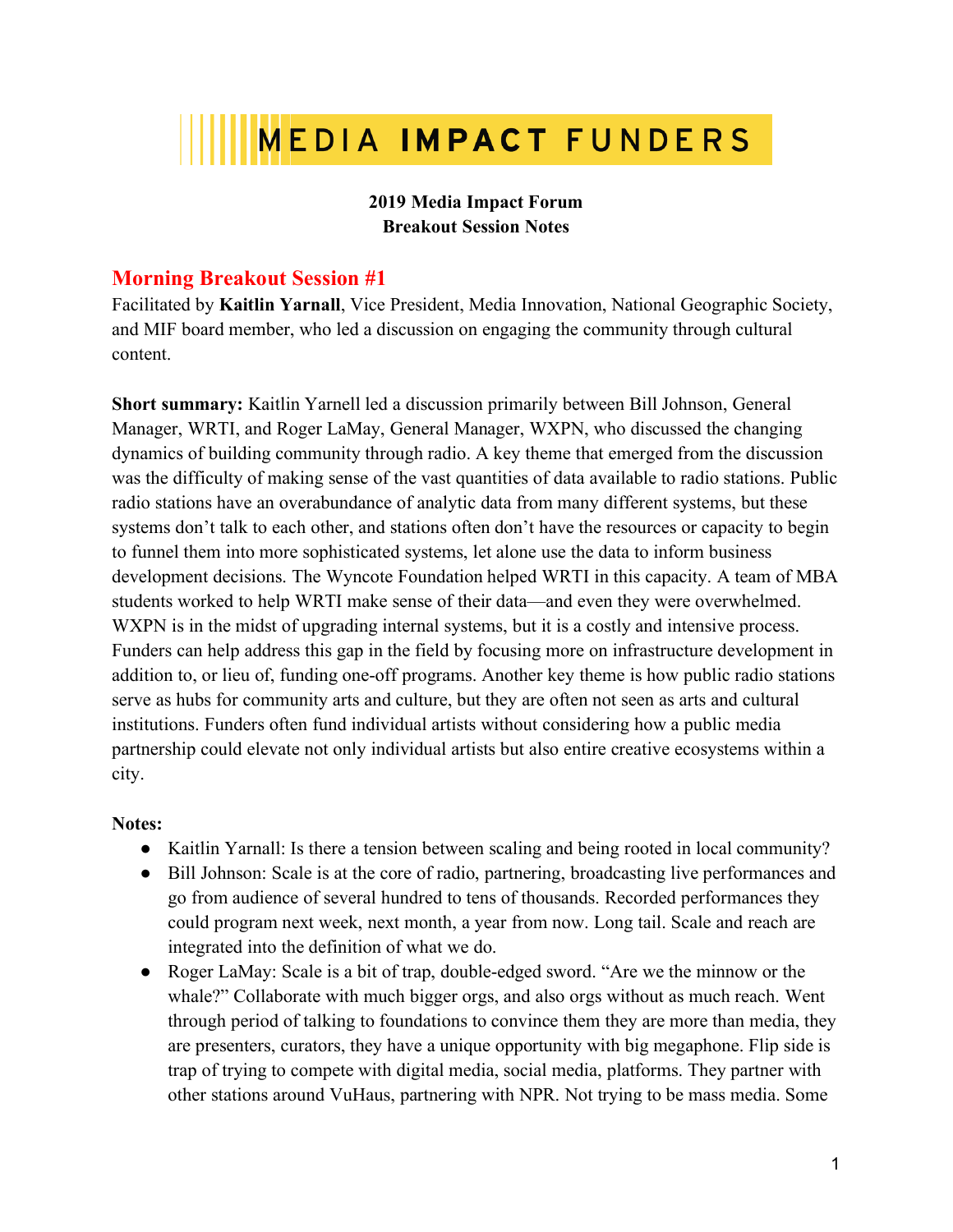artists use them as a springboard to elevate them to the next level. Need to be a curated, thoughtful space to develop artists.

- Bill: Works both ways, b/c of audience we can get people to show up. If you get caught in the game of trying to have millions of views on YouTube. More than enough capacity to serve community using existing business models
- Roger: Slingshot program is in collaboration with local communities—not only identifying artists that are important here but giving them national exposure. Secret sauce is ability to know and document music community the way no one else does; looking at breadth and depth of music scene
- David Haas: Can you talk about how many people are experiencing the more diverse spectrum of programming?
- Roger: Digital platforms change the game. They used to have to look at everything through the funnel of "Would we play this on the radio?" People can now self-select. Get some niche groups. They're able to gather the data and say if you're interested in this, here are some other things you might be interested in. They know where distinct communities are going to go.
- Kaitlin: It's the same in magazines. This conversation is kind of medium-agnostic.
- Bill: We are in unique position of doing classical as well as jazz. We have a massive body of work looking backwards. We cannot be as adventurous as we would like to be. We're jazz at night, can't afford to sacrifice onboarding new fans. Challenge has been how to do it strategically. What do you invest in given there is so much you could be doing? For us, video has been one way to get there without undermining core business needs. We can now connect dots: if you like this on the radio, you might like this on digital. But figuring out how to do that as part of a world of living music all day long is a challenge. Average listener age is 59, slightly more women, ⅔ is 55+ (good news: they have money and time). "We can't run screaming about the age of the audience." Average age tends to stay pretty flat over time. Need strategies to get to younger people without having to shove radio down their throats, instead create content that's relevant for them to share on the platforms they are using.
- Roger: Our average listener age around 52, getting younger audience who grew up in the back of their parents' cars listening to XPN, especially Kids' Corner. Distinct second generation. Also have people who discovered them digitally and then found radio station attached to it. Loyal older audience, small part of overall media audience. People looking for authenticity, trusted sources, looking to be part of community, good values, not driven by commercial interests.
- Roger: Ecosystem is overused word, but true. We try to cross-pollinate. Festival in Camden showcases popular bands, references all different project. This year: MS blues artist, gospel, Latin band, Zydeco, all referencing over projects and series they did, keeping the thread alive. Focused on bringing audience along. Builds loyalty.
- Kaitlin: How much of that are you doing in an organic way, how much using analytics?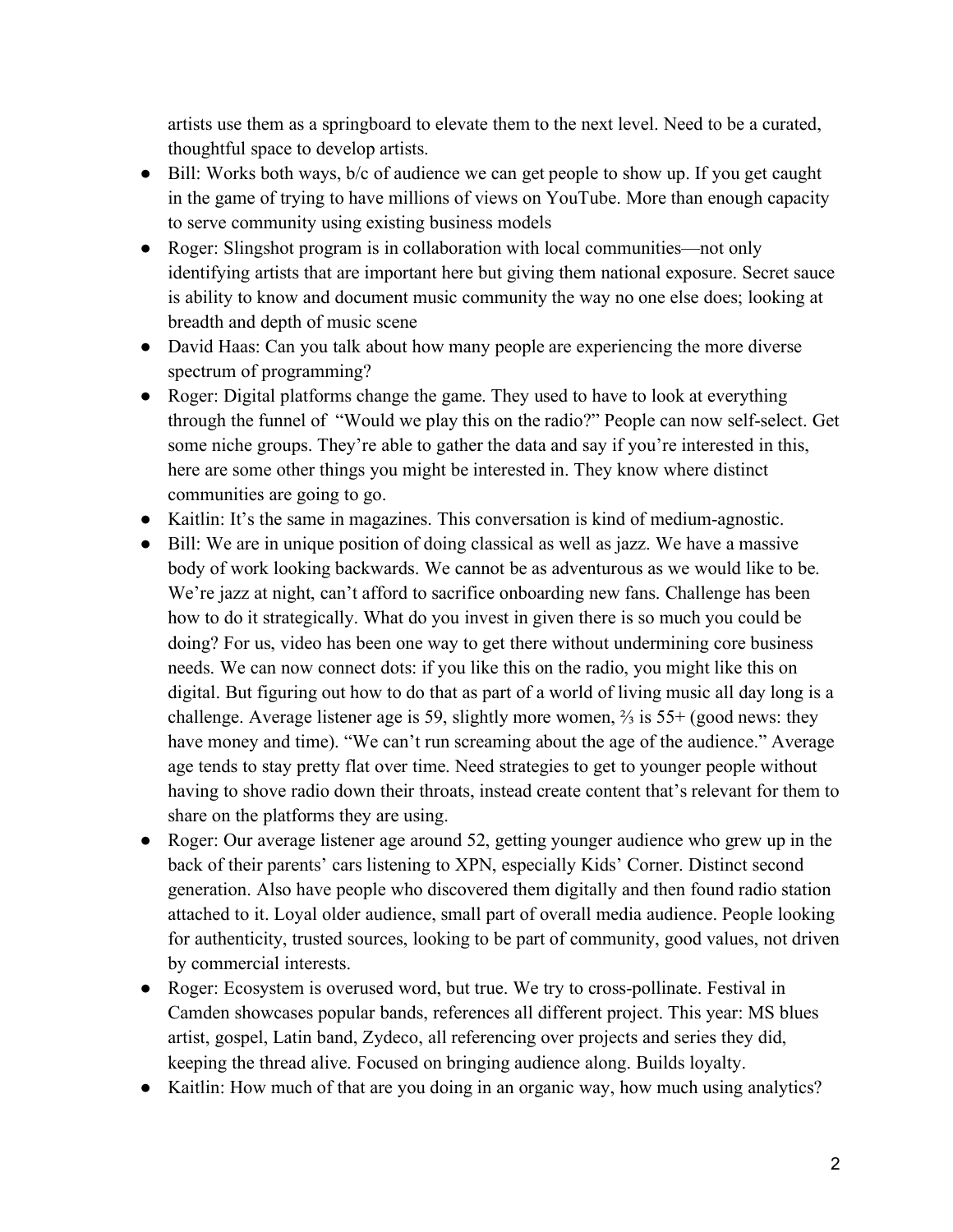- Bill: For us, digital landscape is massive—where do we invest in understanding digital, CRM, for-profit world has been leveraging this forever, but we are just getting going. Complex infrastructure. We have proliferation of systems: they don't talk to each other. The challenge of making them talk to be able to intelligently solicit people based on the relationships they already have. Wyncote helped try to build this gap -- learned they don't have enough data to necessarily reliably benchmark as an industry. Learned need significant capacity to invest in sophisticated analytics tools.
- Kaitlin: It's sexy to fund content, but you have to run a business.
- Roger: Trend in funding toward projects has enabled us to do some great projects, but infrastructure has become less attractive to funders over the years. We are about ⅔ of the way of converting to CRM. It used to be databases don't talk to each other, now the people in the process don't talk to each other. Will probably cost about half million to figure out how to organize content in artist-driven system. Massive conversion will allow you to put in an artist and pull up everything related. Massive project that is not necessarily going to drive a whole lot of revenue. How do we make sure what we do in digital space is aligned with mission and drives membership model?
- Bill Siemering: In buffalo in the 60s avant garde composer wanted live lines to come into the studio so people could be aware of sound; included live lines coming in from factories, main street, airport, etc. There was a revival of interest of this in West Philly. Fun thing to do because it made people aware of sounds that are musical in everyday environment.
- Roger: Ambient electronica program, same guy doing it for 35 years. Fundraises well, live artists, one of the few people like this in the country. Midnight to 8 am, people brought sleeping bags to listen
- Bill Siemering: Got a tape of that, you thought it might be dull, but wasn't because you never know what was going to come up next
- Kaitlin: People watch livestreams of eagles' nests for hours, there are small yet rabid audiences for this kind of thing. These audiences are loyal and build up.
- Bill Johnson: way of engaging people, they didn't know what was coming. Would be great to invite artists in to play continuously and see what happens: "Raw discovery"
- Question: data gathering should be more highly prioritized, partnerships with universities, students could come on board and help; partnerships with technology companies, using AI, audience is 59+ but video viewers are probably younger. Tech companies are on board.
- Roger: Biggest push right now: tech companies are engaged with younger audiences in significant ways. We made conscious decision to align more with local tech companies. After years of SXSW music week, this year went to interactive week instead and aligned with local tech companies, curated the music. One night was 8 artists from Philly, DJ Jazzy Jeff.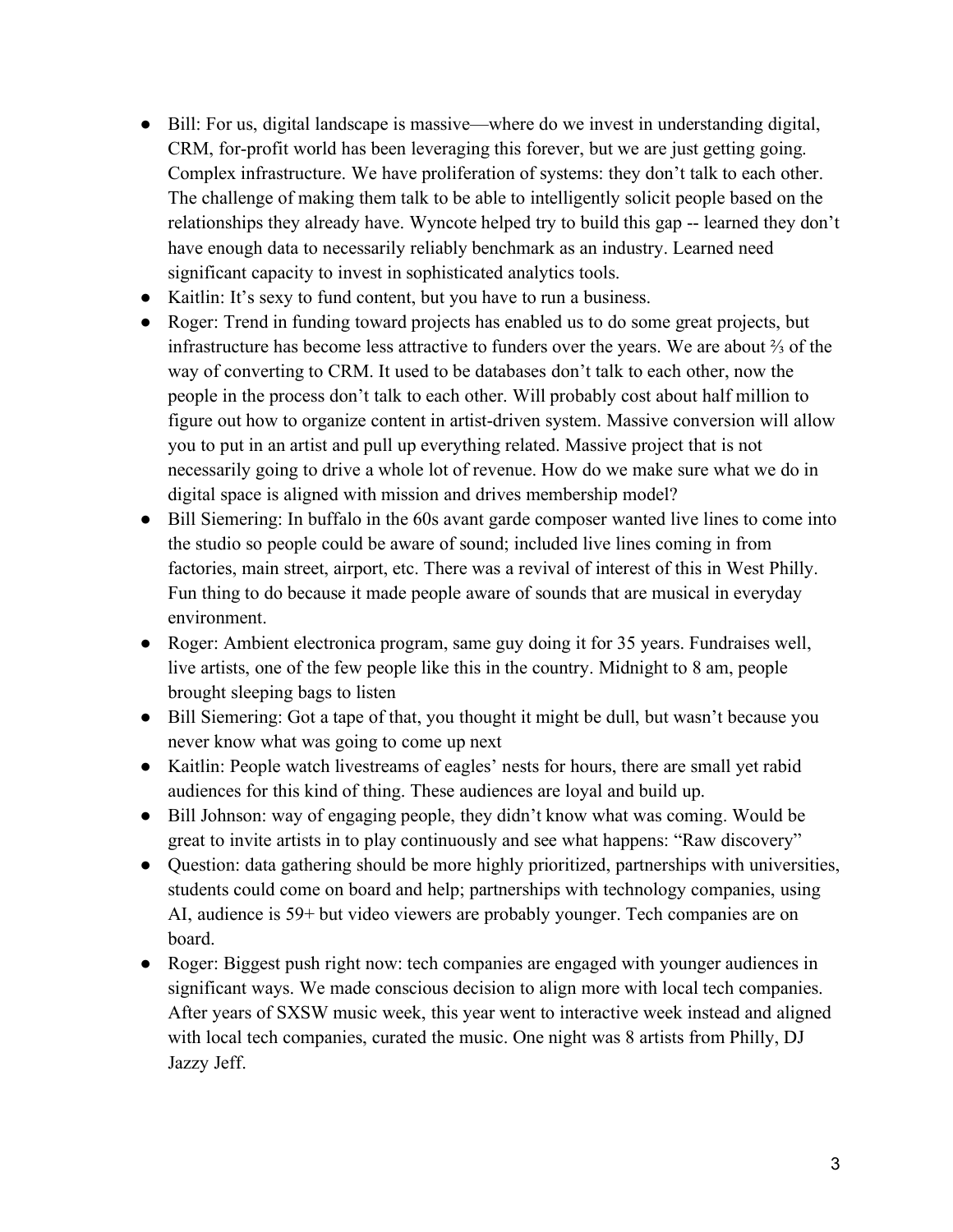- Bill Johnson: Comes from tech background, started as engineer. Found when it comes to technical part is the investing in tech as it relates to content, then it's the data. Wyncote project helped them sort through data with a team of 8 MBA students, and they were overwhelmed. The trouble is it is like drinking from a firehouse. So much information is available to us, how do we make sense of it? We are incredibly challenged to make good business decisions. We know who's listening, where they are driving, what they are buying, but how do we take advantage of it with limited staff resources to make business decisions? Hit walls: can't get into backend of website, have limited windows to make modifications. Level of complexity requires positioning with all of the partners and constraints in each case that don't take into the account the others. How do we make it all come together and work together to get to stronger business operations?
- David Haas: What partnerships do you wish you had?
- Roger: 15 years ago, we moved into a new facility. Have separate for-profit entity where they do a lot of events. Venue space booking is controlled by two companies almost everywhere in the city. We work in close partnership with them, but it's not a healthy thing for the artists. Independent venues are few and far between and we want to make sure we treat them well as part of our ecosystem.
- Bill Johnson: In an ideal world, there is some entity out there that can facilitate venue, artist, education: all these things swirl together all day long. I guess we're the hub of the wheel. Group of orgs or institutions could come together and coordinate efforts and make all of it work better.
- David Haas: Some of us fund cultural orgs as well. Are there roles funders could play as advocates in community, with city government, to facilitate making things more attractive to larger institution?
- Bill Johnson: Yes. Believe we are exceptional partners. Funders fund individual artists but without public media partnership: we have studios, we have storytellers, we can curate content to serve the public. We are a superb barometer of success of funding efforts in communities. We are doing it anyway, just not at the appropriate scale. Need to change how we are thought of as institutions when we talk about arts and culture. Funders have said: "Why are you coming to us? You're not a music organization." Deeply ingrained in arts and culture community and arts economy.
- Roger: Important development about creative economy, ability of public radio to engage locally and elevate for national exposure, drives membership and loyalty and support. When music scene gets hot, it affects how people around the country see the city. Artists have moved to Philly because XPN is here, scene around it, interacting with other musicians. Low-hanging fruit around tourism. Matter of civic pride, sense of being part of something bigger, heart of our community. Cities are comparing notes. Has been scattershot in Philly over the year, cultural scene has flourished due to great foundations, big audiences for the arts. Look at how other cities—full picture of the ecosystem, stations, individual artists, funders.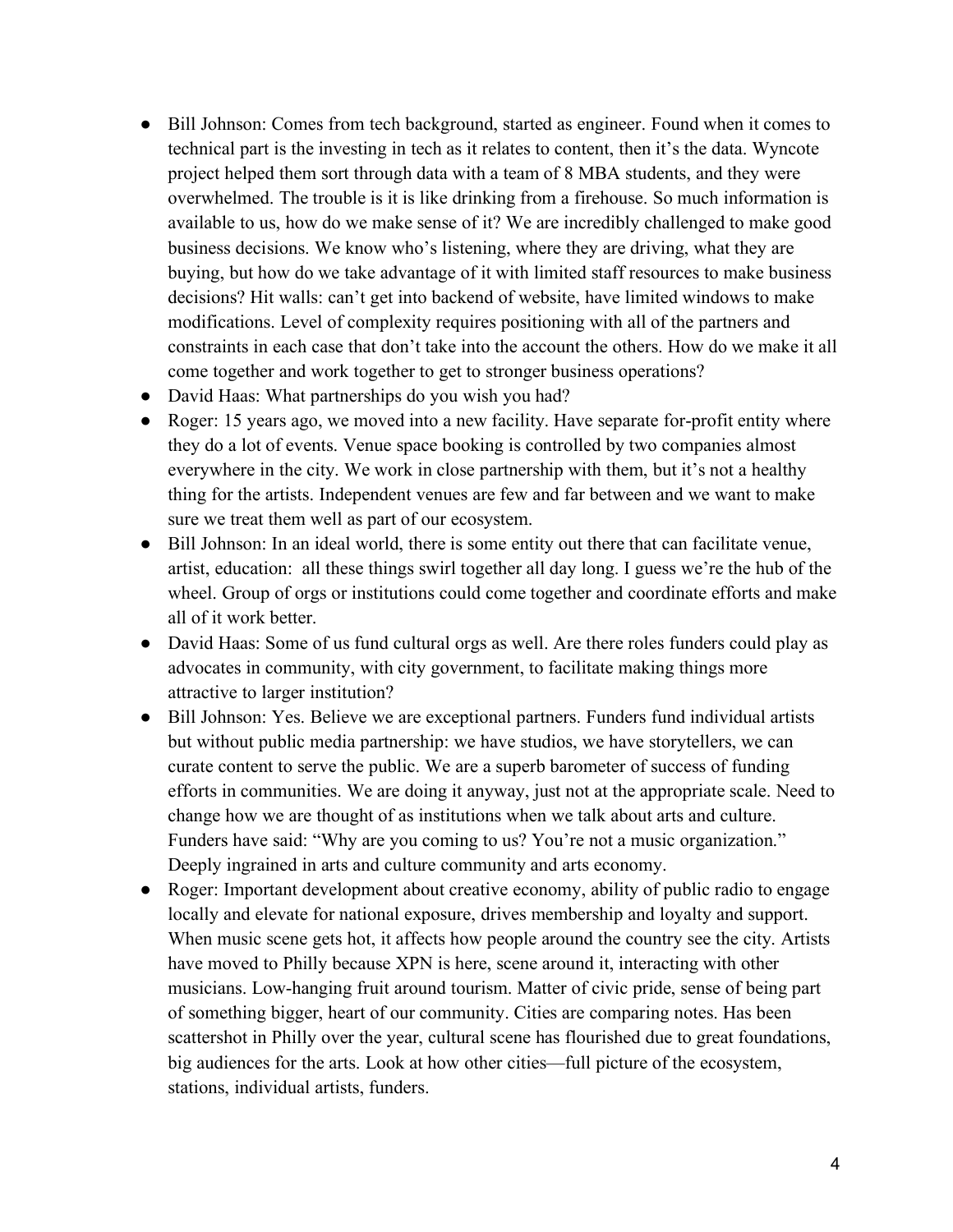## **Morning Breakout Session #2**

Facilitated by **Jenny Choi**, Managing Director, News Integrity Initiative, who led a discussion on engaging the community through radio programming.

Sarah Lomax-Reese:

- Part of WURD business model was collaboration because it exists in a major media market with huge conglomerates like iHeart, RadioOne, etc. While WURD is talk, it's still a commercial station and competes for advertising. If they were going to compete at any level, partnership would be key.
	- o Art institutions, schools, Resolve Philadelphia (re-entry project) focuses on one topic per year.
- WURD is one of few African American-owned media outlets and media is still segregated.
	- o WURD brings unique perspectives to a larger audience, make sure your community is fully invited into all spaces. Two-way reciprocal relationship is essential. Substantive, and equal is mandatory.

Peter Buffett:

- Partnership and collaboration is baked into mission statement.
- We're community-based and can engage with pretty much everyone in a 23,000-person community.
- Block parties, mayor on Mondays. The station is only as good as collaborations.

## **Question: Both models are so unique (family ownership, funder). What parts are replicable?**

Sarah Lomax-Reese:

- Collaboration is replicable. Example of working with two other African American stations in LA and Chicago, both run by black women. All struggling with similar things: Attract advertising, great content, outreach to younger audiences.
- Each station created contest for young black women Level Up contest. Cross-promoted, tested out to work together and create a model for independent media.
	- o Sharing resources, building relationships (also commiserate) are critical.

Peter Buffett:

- Trying to make a replicable community through food, land trusts, etc. of which radio is a voice. Partnering with United Way, telling wealthy donors to fund in community.
- If a community feels differently about how it views itself and takes care of itself, change will happen.

## **Question: (Referencing Peter Buffett's previous comment) In redefining what we mean by impact how should we measure community impact?**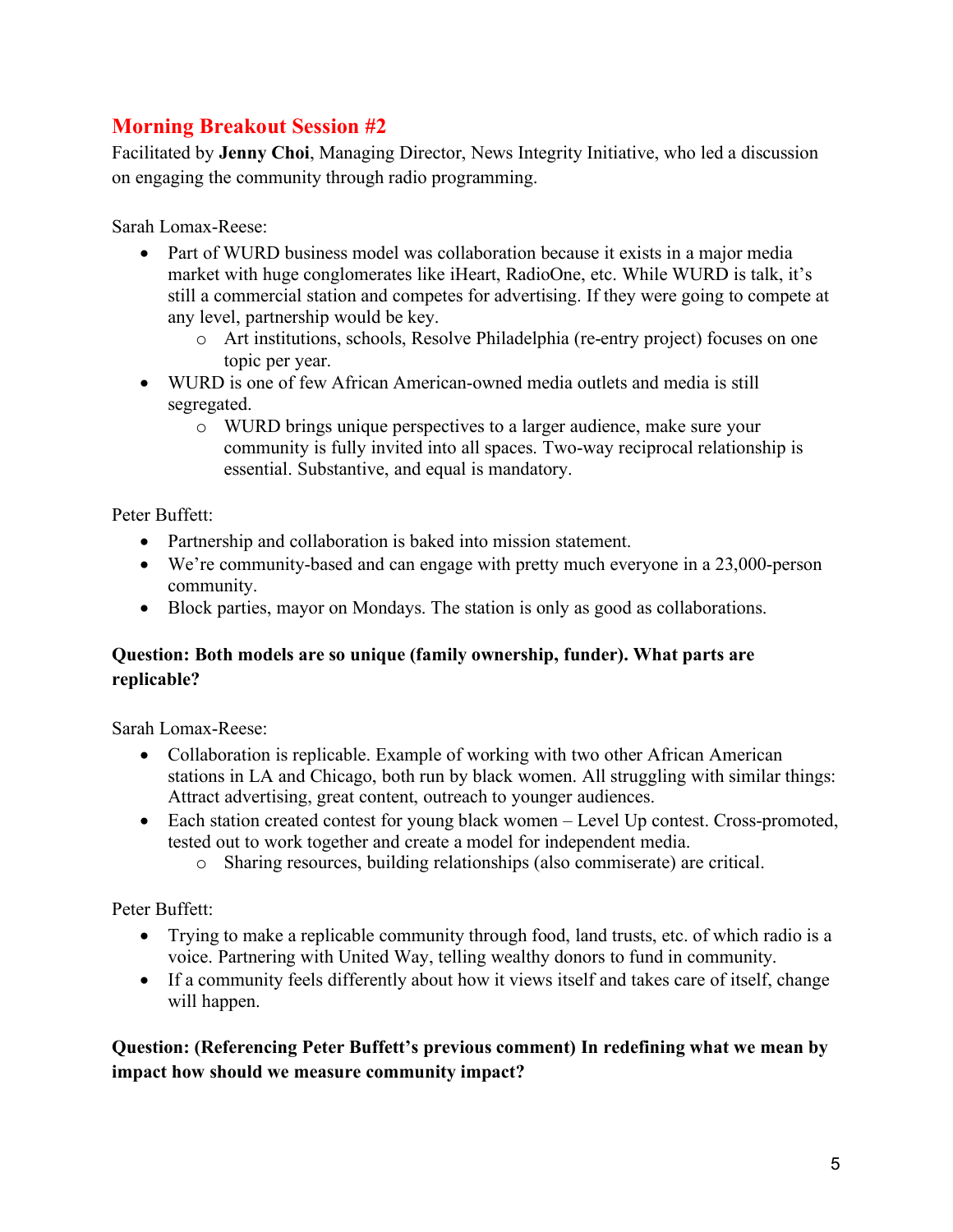Peter Buffett:

• *Feeling* the impact, looking for who is not in the room. It takes *being* in the place and seeing homeownership going up, crime rates going down.

Sarah Lomax-Reese:

- We have to be sustainable. We have to pay people on what we make.
- Journalism philanthropy is burgeoning in Philadelphia epicenter now. Creating an ecosystem that redefines how local journalism is funded and sustained. There's more energy now, and radio is in the mix today.
- Philanthropy is now understanding need to connect with commercial otherwise you miss a lot of diverse media. It's not all nonprofit. Funding has to include both commercial and nonprofit. Most ownership of black and brown media are commercial.

## **Question: How do we replicate radio when there isn't a locally owned station? Find existing one to boost capacity or buy?**

Peter Buffett:

- WKNY was family owned until 1980s, and then had lots of corporate owners.
- Peter approached them to buy.
- Philanthropy can step in to buy and support.
- In Milwaukee, group approached schools to sell to nonprofit and create community radio.

Sarah Lomax-Reese:

- FCC plays huge role in allocation, etc.
- But there are a lot of stations for sale. Connecting with brokers and understanding landscape.
- Funders can buy stations, support launch.

Doug Root (Pittsburgh):

- In Pittsburgh, radio station owned by Catholic university, was about to be sold to highest bidder.
- Area foundations (Heinz, Pittsburg Community Foundation, etc.) decided NPR news and info model was essential, needed to stay under that model. Bought station. Radio became higher level importance with demise of newspaper.
- Would be great to see more funders coming together to purchase stations. Collaboration is not just on operator side. Funders need to as well.

## **Question: Community engagement at local level. What are the models?**

Julie Drizin, *Current*

• So many examples. StoryCorps mobile facility in communities; PubTv stations are highly localized with screenings, discussions, educational programs.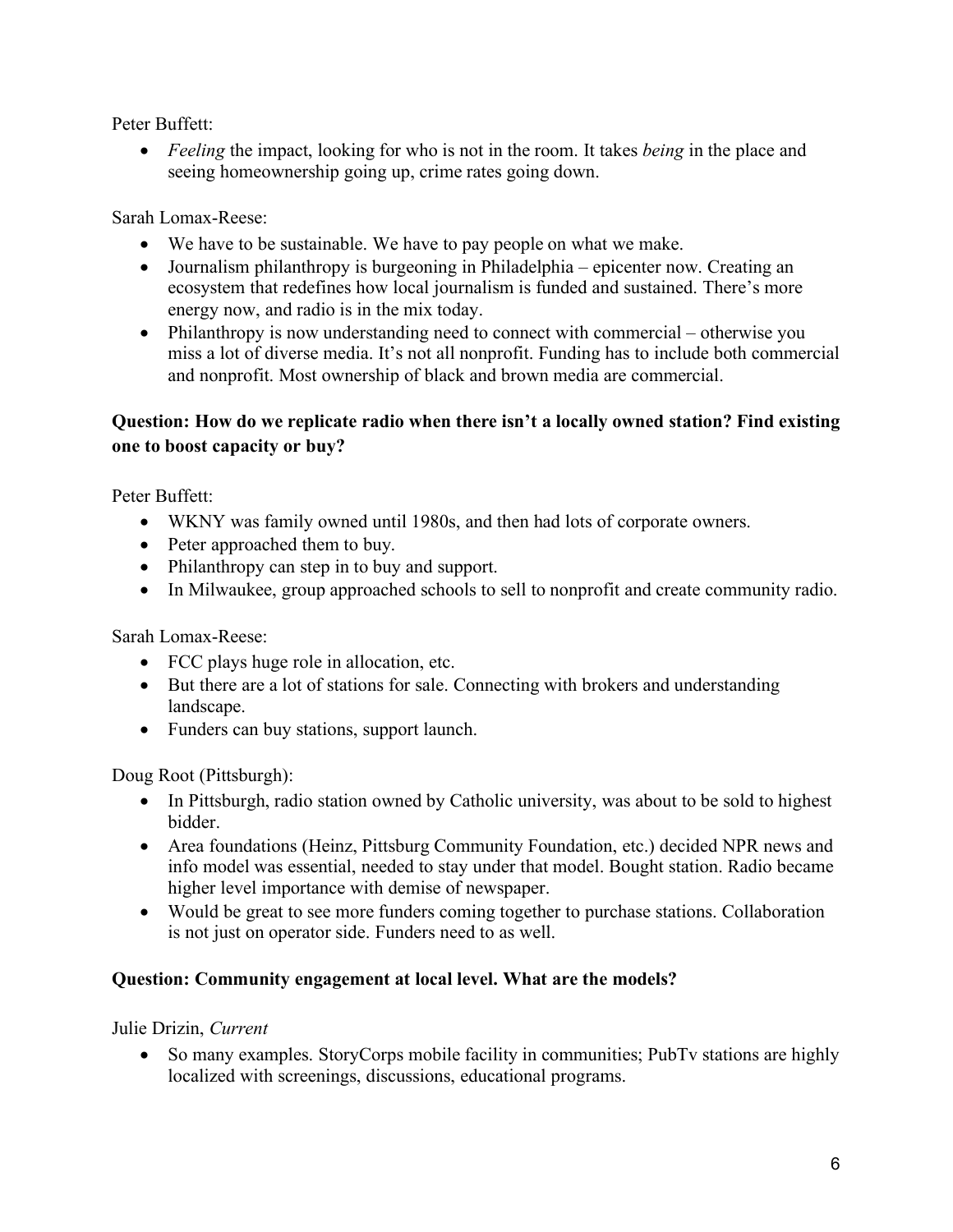## **Question: (Christie George, New Media Ventures) Examples of other entities for funding? Outside normal grants?**

Sarah Lomax-Reese

• Journalism philanthropies are granting to commercial, like the Lenfest Institute. Gotten other funder grants. For specific programs, not general operating. Also worked with corporations with philanthropies. Partner with a nonprofit to access the funds.

Barbara Raab, Jonathan Logan Family Foundation

• It's doable, there's no rule about funders only giving to nonprofits.

Kerri Hoffman, PRX

- How do we reframe public and private partnerships? WURD is clearly in the public interest even though commercial.
- PRX has to be creative about financing.

## **Question: Most creators are nonprofit. In podcast world, creators are individual people. How do we change metrics when we measure success? Language we use to chart our path forward?**

Peter

- 8 full time employees, 40 paid hosts. Looking for anyone interested in bringing voice to station. Podcast studio.
- We don't own anything they create. Free with time talent and materials. Business model is open.

## Sarah

- Talent is key. That's the product for WURD.
- There are dollars around experimentation. WURD is struggling with same things *Inquirer* is. Need dollars to experiment with what works. Those experimental projects often go to larger orgs.

## **Question: (Norris West, Annie E. Casey Foundation) How do you measure? Looking at shifting public sentiment? Policy change?**

Peter

- We're so small Arbitron doesn't measure Kingston.
- It's more about seeing the community shift.

Sarah

• Measurement is bane of existence.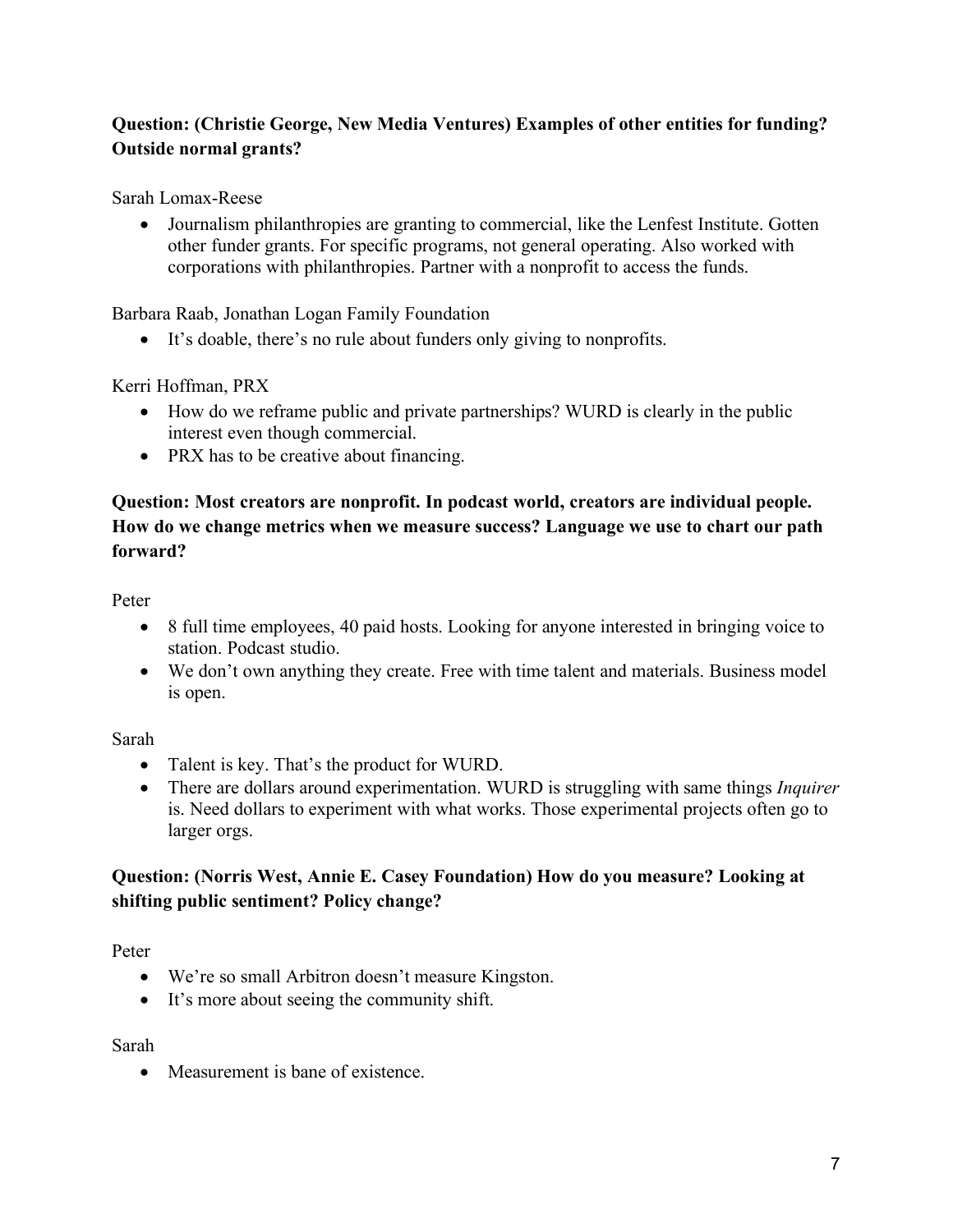- Nielsen and rating systems don't accurately measure communities of color. Very expensive and inaccurate.
- Caller volume, event attendance, social followers, google analytics around traffic.
- Most powerful is feeling connected and hearing audience listening to it, mentioning.
- Membership program. Surveys at events.
- Volunteership is a great way to gauge engagement.

Laura Flanders

- Measure by impact on voting, local business when there's a community station. Also epidemiological data, health researchers shows need for community too.
- Lots of different ways to track. Funders should look beyond media outlets for that data

## **Afternoon Breakout Session #1**

Facilitated by **Lauren Pabst**, Senior Program Officer, Journalism & Media, MacArthur Foundation, who led a discussion around bringing local news to global cities.

**Short summary:** Lauren Pabst led a discussion primarily between Cristi Hegranes, CEO & publisher, Global Press, and Deborah Ensor, senior vice president, Technical Leadership, Internews, primarily around the challenges independent news organizations face in terms funding, editorial independence and transparency. Hegranes discussed how Global Press generates revenue through curriculum development partnerships, while Ensor discussed the challenges of digital advertising, including the fraud that is rampant in that arena and the concern that ads will appear next to content that is not brand-aligned. Hegranes discussed Global Press's gift acceptance policy, which ensures journalists can stay independent through a variety of measures, such as by prohibiting site visits from funders. The group discussed the need for funders to cover core costs over longer terms, rather than just programming (which can end up overly negative if only focused on funders' priorities). The group discussed a general need for increased transparency in nonprofit news and for more public education around terminology (sponsored content, supported content, etc.). Global Press is working on a variety of public facing resources including a style guide that fills in gaps from the AP style guide, as well as corrects information when reporters on the ground have provided more precise terminology.

## **Notes:**

- LP: Challenges around independent organizations in terms of accepting advertising and sponsorships
- CH: Favorite partnership right now is with org called StudySync curriculum development org out of Chicago. Do StudySync blast on iPads with versions for different grades. Changes the way students understand who journalists are and where they are from. Drive a lot of revenue from that partnership, also trying to change the way students read and comprehend media. Also partner with college newsrooms. Zero percent had institutionalized fact-checking. GP over the last 13 years has well-honed verification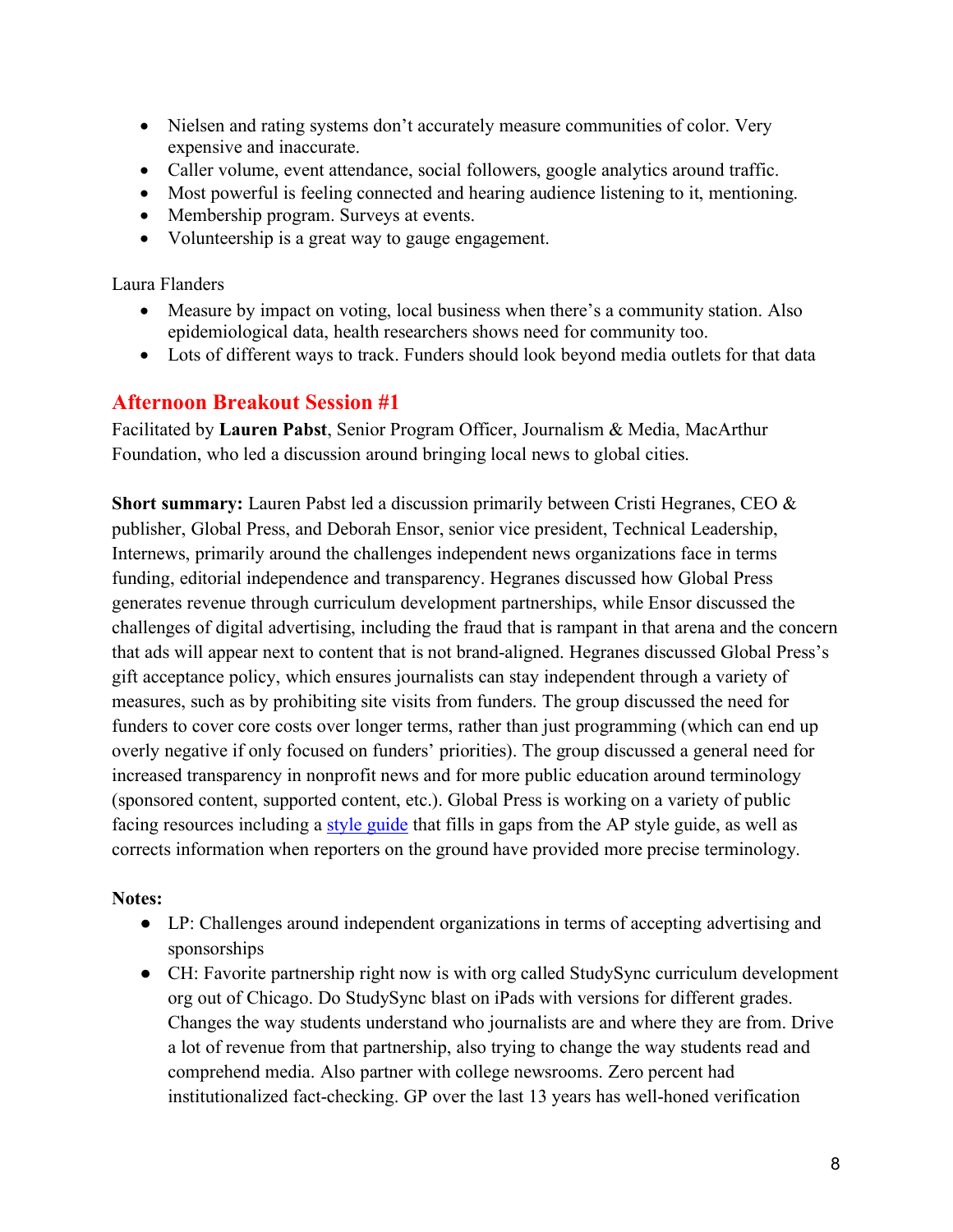process, worked with curriculum developers to create module around how to implement fact checking. Will generate revenue from each of these 100 college campuses while helping students learn about verification. Thinking increasingly of philanthropy as r & d around what could later become revenue-generating processes.

- DE: Distinction between product of what journalists make versus how do you keep a media outlet sustainable. One thing they are trying to pilot is around digital advertising. As soon as they have a single ad, have entered into digital inventory space. Very complex platform advertising route that uses algorithms to place it. Don't know if it will be brand safe, will it appear next to an ad about guns, next to sexual content? Not just a safety issue, but also is it going to a site that people are actually looking at? Create a whitelist of set of criteria for what a quality media site is like and then score the market in any given country around these criteria. Some criteria: is it clear who the ownership is? Quality of the news content. "Brands have the biggest role to play in saving local media." talking billions of dollars—lots of money wasted in advertising world
- LP: In MIF global philanthropy report, we see that sometimes US-based funders have a heavy hand in supporting media in other countries without understanding local needs.
- CH: Donor education is important. Independent media funding has to be done in a certain way. Developed a gift acceptance policy to make sure journalism would remain independent. People don't like this aspect: they don't allow donor visits. Non-assignment policy. Noticed that when donors came in contact with reporters, people would say "I've been to X country. You should write about XYZ." Put journalists in an awkward position. Creating real boundaries around development arm and editorial arm. Don't accept any government funding. Ask funders to sign their gift acceptance policy so they understand. It's a lot to swallow for funders who don't have experience funding journalism. What does it mean for a foundation that has a particular perspective around a topic fund journalism that might show an opposing view? They produce balanced media that creates conversations and gives people opportunities to come to the information differently
- DE: Donor education: want donors to consider core costs. Everyone wants to fund content. People want a variety of news and information, not just what funders are willing to pay for. Funders want to pay for serious topics, also important to fund music, fun, joy. "People in a war zone want to hear about something else besides how much their life sucks."
- Real News Network: problem with appealing for money around a general issue. One of the reasons for live radio is to get community but news is relentlessly negative.
- CH: Most local news orgs have mandate around comprehensive coverage. 97 percent of international stories in the US center on four topics: war, poverty, disaster, disease.
- DE: Donor education is crucial. Small pockets of funding helpful as engine fuel to test things out without specific outcomes, but to put a great idea into action. For larger funders, need longer support. Can't expect sustainability in a year, maybe not in 10 years.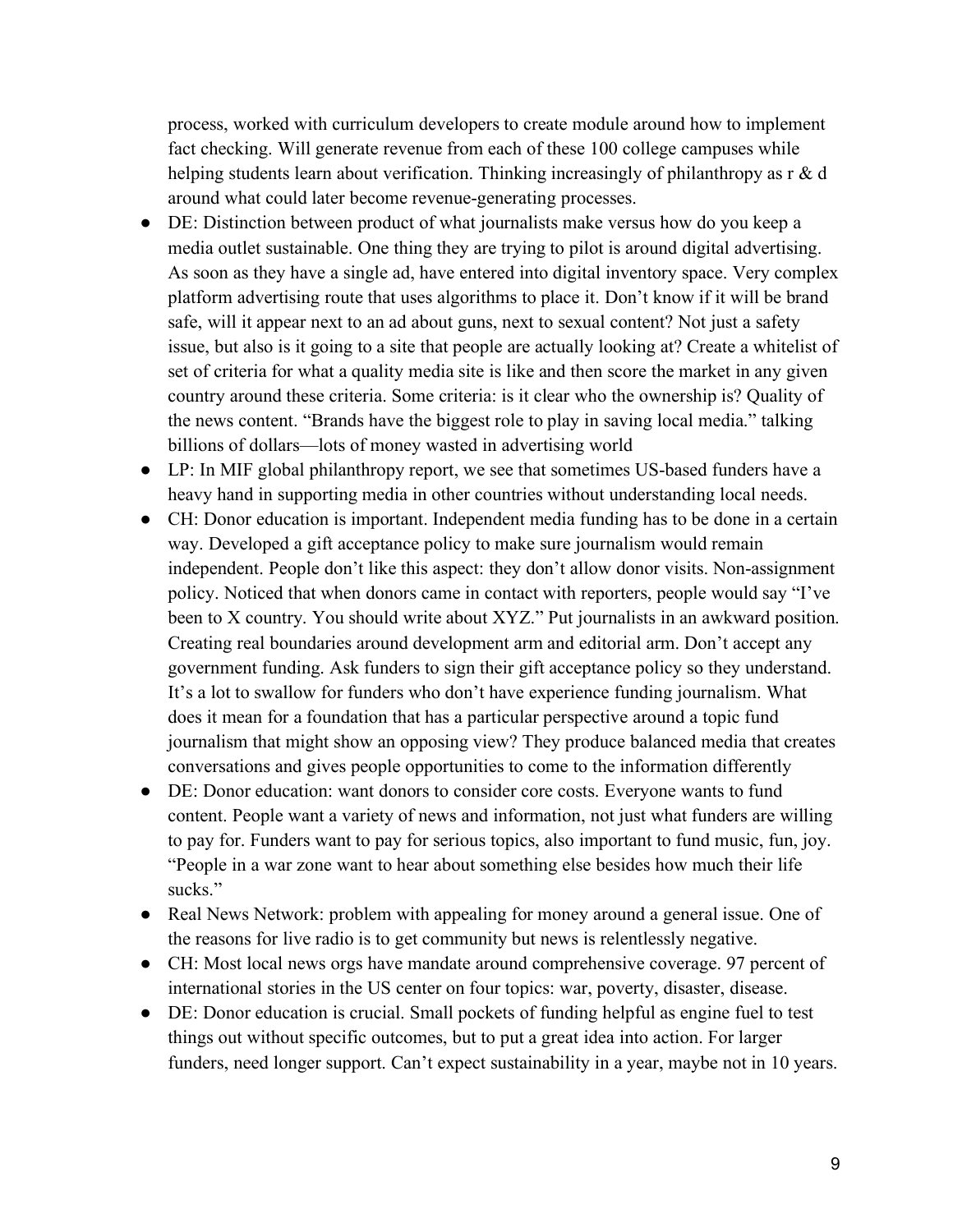- PF: digging into policy of not taking anonymous donations. In some cases, the anonymity is to protect the recipient.
- CH: Difference between anonymous funding and the way that funding is broadcast. Intention behind anonymous donations at odds with core value of transparency. Don't put funder logos on content website. Challenges in being a US-based media organization. Can be backlash, but ultimately being based in the US provides legal opportunity
- DE: Branding issue is interesting. We don't brand anything.
- CH: nonprofit journalism needs to reconcile with trust and transparency. There is a vocabulary issue, definition issue, transparency issue. Does it mean general operating support? Prior review and source control? Clarifications on supported content, sponsored content
- Various questions: Industry has very public standards. Why is there still confusion?
- How about media literacy work with younger audiences? Younger audiences already have better sense of sponsored content
- Globalpress.co: see values page, transparency section.  $5\frac{1}{2}$  years ago, she turned down a half million dollar grant because the strings attached were so values-misaligned. "I didn't give my whole life for this to sell my soul for half a million dollars." We want to create a partnership: "Are your values aligned with our dollars?"
- Diane with NPR: NPR has public facing code of ethics, whole chapter on editorial independence. Working with funders to help everyone understand what that means. Continuing education for everyone.
- CH: Global Press has been developing style guide to fill in where AP style guide is lacking (too US-centric). Their guide fills in AP's gaps and corrects AP where local reporters have provided them with other options
- DE: Check out Internews website to see what else they are doing

## **Afternoon Breakout Session #2**

Facilitated by **Christie George**, President, New Media Ventures, and MIF Board Member, who led a discussion around podcasting.

#### **Question: From the funding aspect, how do we think about reach or cultural expression?**

- Barr Foundation was more interested in amplifying story and message, documenting characters, next generation storytelling.
- Barr Foundation allowed fast formalization of training, added another \$3.5 million on that first investment. Scaffolding to create modules online, curriculum, etc. so they could tell others.

#### **Question: What's the importance of spaces?**

• Podcast garage creates community. People love the personal connection, it's more diverse, etc.